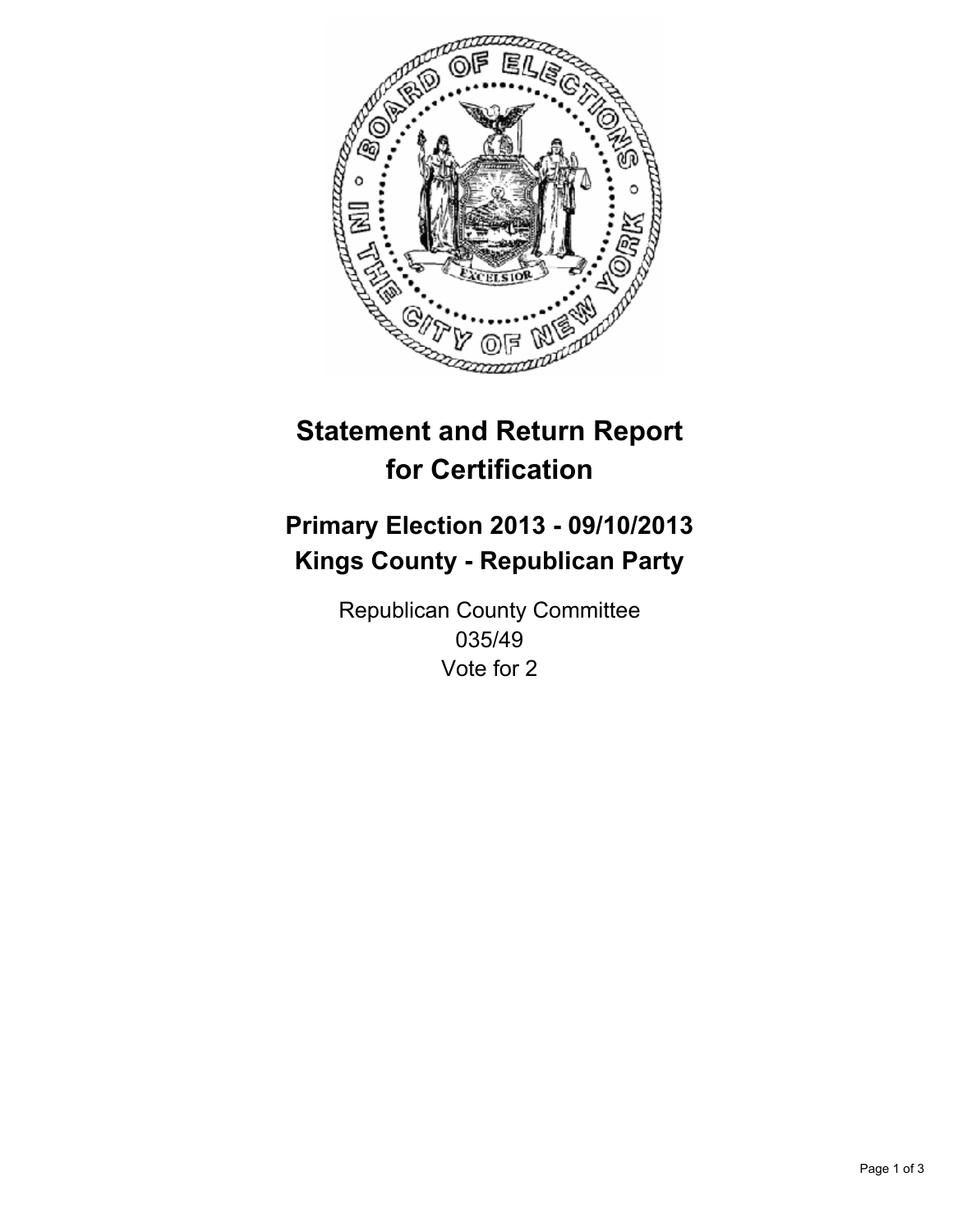

## **Assembly District 49**

| <b>EMERGENCY</b>          | 0        |
|---------------------------|----------|
| ABSENTEE/MILITARY         | $\Omega$ |
| <b>FEDERAL</b>            | 0        |
| SPECIAL PRESIDENTIAL      | 0        |
| AFFIDAVIT                 | 0        |
| <b>JEAN ARTESI</b>        | 2        |
| MARIE J. ARTESI           | 2        |
| <b>BARBARA DEMERCURIO</b> | 3        |
| ANTHONY DEMERCURIO SR.    | 3        |
| <b>Total Votes</b>        | 10       |